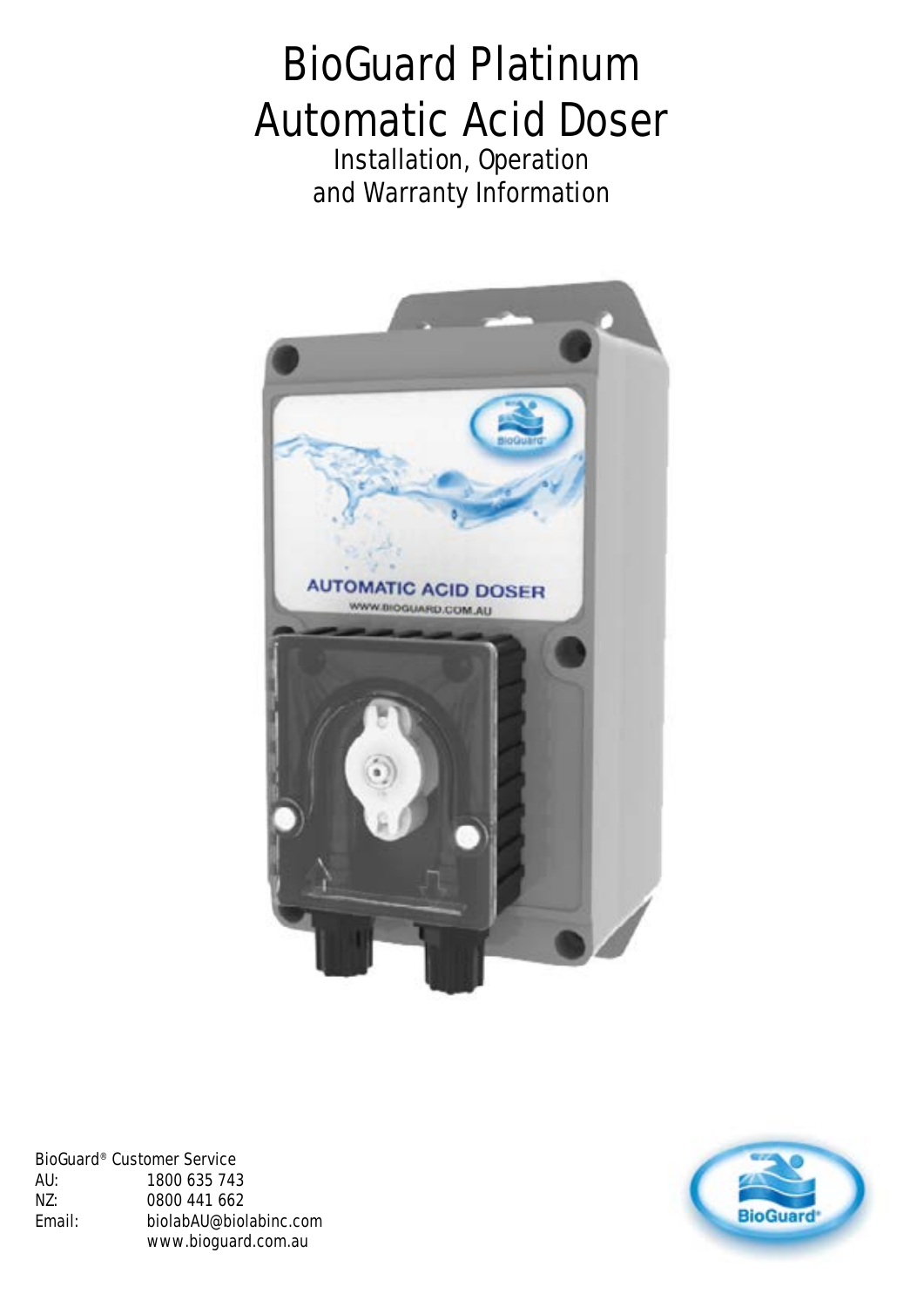# **Warnings**

**Please read the warning notices very carefully because they provide important information regarding safety in installation, maintenance and use of the BioGuard Automatic Acid Doser.**

**The installation of this product should be carried out by a person knowledgeable in swimming pool plumbing requirements following the installation instructions provided in this manual.**



**ALL ELECTRICAL POWER MUST BE TURNED OFF TO THE DISPENSER AND TO THE APPLIED MACHINE WHILE INSTALLING THIS PRODUCT**



# **OVERVIEW**

The BioGuard Automatic Acid Doser is a 24V DC acid dispenser that is designed to be installed with the BioGuard Platinum saltwater chlorinator only. The BioGuard Platinum Automatic Acid Doser is designed to dose hydrochloric acid at a rate to compensate for the pH being produced by you BioGuard Platinum saltwater chlorinator. This will keep the pH level of your swimming pool at a more constant level and help the chlorine being produced by your BioGuard Platinum saltwater chlorinator work more efficiently.

#### **As there are many other outside influences that change the pH level in your pool, it is recommended that you check and adjust your pH manually on a monthly basics.**

**ALWAYS WEAR PROTECTIVE CLOTHING AND EYE-WEAR WHEN WORKING WITH CHEMICAL PRODUCTS.** 

Swimming pool chemistry is quite interesting. There is no one setting that is right for every swimming pool or spa. After you have installed your BioGuard Platinum Automatic Acid Doser, take a sample of water to your approved BioGuard retailer to check your pool chemistry. Manually adjust your pH level as instructed.

If large quantities of chemicals are added to the pool water, this excess quantity should be circulated well. After this time you may need to manually adjust your pH level.

If you have any questions please contact your authorised BioGuard retailer or us directly.

## **Index:**

**2. Warnings**

**3. Overview**

**4. Identification of parts**

**5. Installation**

**7. Hydraulic connections**

**8. Starting up**

**10. Maintainence**

**11. Warranty**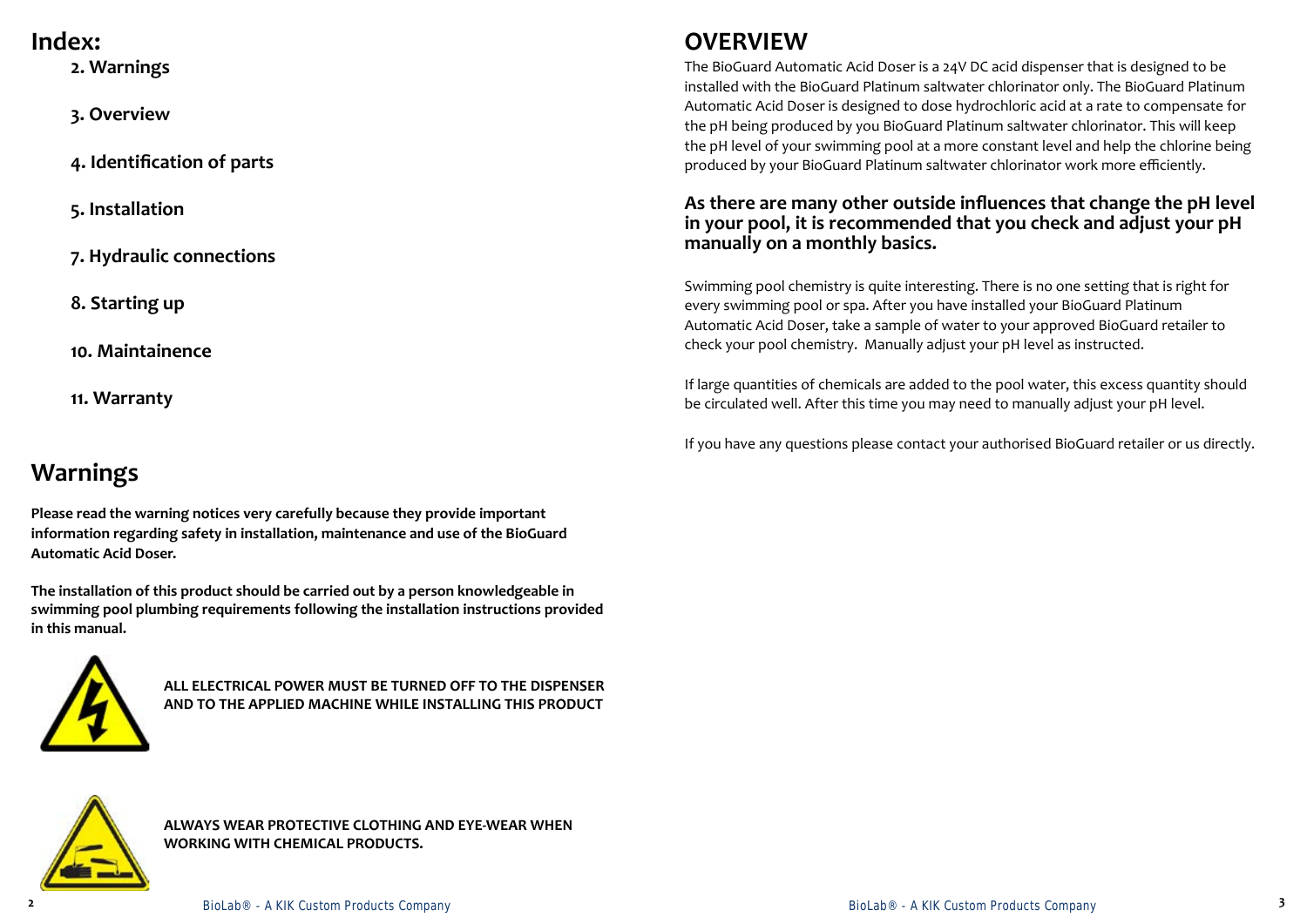# **IDENTIFICATION OF PARTS**

















#### **BioGuard Platinum Acid Doser**

**50mmx 15mm 'T' piece**

**50/40 plumbong reducers**

**Injector**

**Foot valve and drum weight**

**4mm tubing**

**Mounting screw and wal plug**

**INSTALLATION**

**Please read these instructions carefully before installing & operating your bioguard Automatic Acid Doser and leave the manual on site for owner/operator's use.**

Before installing the unit in position on the wall or post, the length of the PVC tubing provided should be measured and taken into consideration.

To avoid loss of water from the system, close all stop valves before cutting any plumbing lines. Install the 'T' pieces into the 'return' line after the BioGuard Platinum cell (and/or heater if installed). Cut an appropriate piece out of this line and glue the 'T' piece in position, using a PVC adhesive. Once the PVC adhesive has set install the injector using thread tape to seal the injector to the 'T' piece.

Drill a hole in the cap or shoulder of your acid container and feed the PVC tube through the hole and fit the weighted foot valve. Please note that the foot valve will not fit into the neck of a 5 litre acid bottle, it is recommended that you purchase an acid resistant container to suit your situation. Ensure that the non-return valve is fitted correctly (arrow indicates the direction of flow) Drop the foot valve into the bottom of the container.

> Install the 'T' piece after the BioGuard Platinum cell (or heater if installed)

> > Return line to poo

> > > Suction from pool

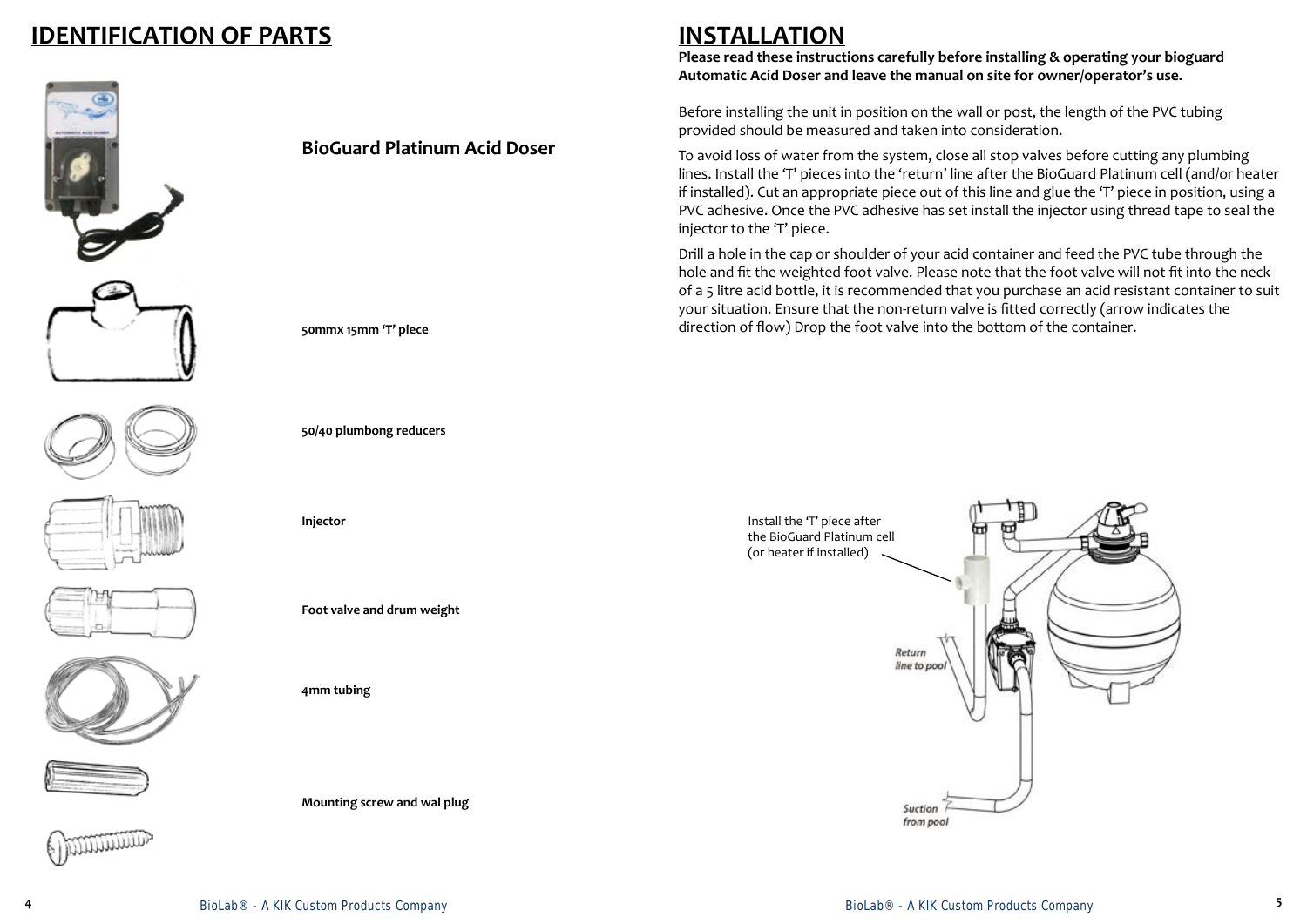# **INSTALLATION CONT/**

Mount the BioGuard Automatic Acid Doser close enough to the BioGuard Platinum Saltwater chlorinator so that the power cable comfortably reaches the connection port located on the rear of the BioGuard Platinum Saltwater chlorinator. Do not place your acid container directly under your equipment as the fumes will cause damage to the electronics. Always place the acid container away from the swimming pool equipment.

# $-1.8$  $x = 0$ **ACID ACID**

### **FITTING TUBE TO FOOT VALVE AND INJECTOR**



PIC: 5



PIC: 4



4X6Mmm hose & weighted foot valve.

Remove retaining nut, Olive and injector nipple. Making sure not to lose the o'ring seated in the foot valve.

Feed the 4x6mm hose through the retaining nut, then fit the olive over the hose and insert the injector nipple into the end of the 4x6mm hose. To make fitting the injector nipple easier you can soften the end of the 4x6mm hose with hot water.

Push the olive down onto the injector nipple tightly. This will clamp the 4x6mm hose onto the injector nipple

Check that the o'ring is still located in the foot valve. The screw the retaining nut tightly onto the foot valve.



| <b>Suction:</b> | Connect the suction hose from your<br>acid container $(B)$ to the suction<br>nipple (Left hand side $(A)$ ) and<br>tighten nut $(C)$ |
|-----------------|--------------------------------------------------------------------------------------------------------------------------------------|
|                 | $D$ eliyerye Cannact the delivery base $(\mathbf{E})$ to the                                                                         |

**Delivery:** Connect the delivery hose (**E**) to the delivery nipple (Right hand side (**D**)) and tighten nut (**F**)

#### **FITTING TUBE TO PUMP**

# **HYDRAULIC CONNECTIONS**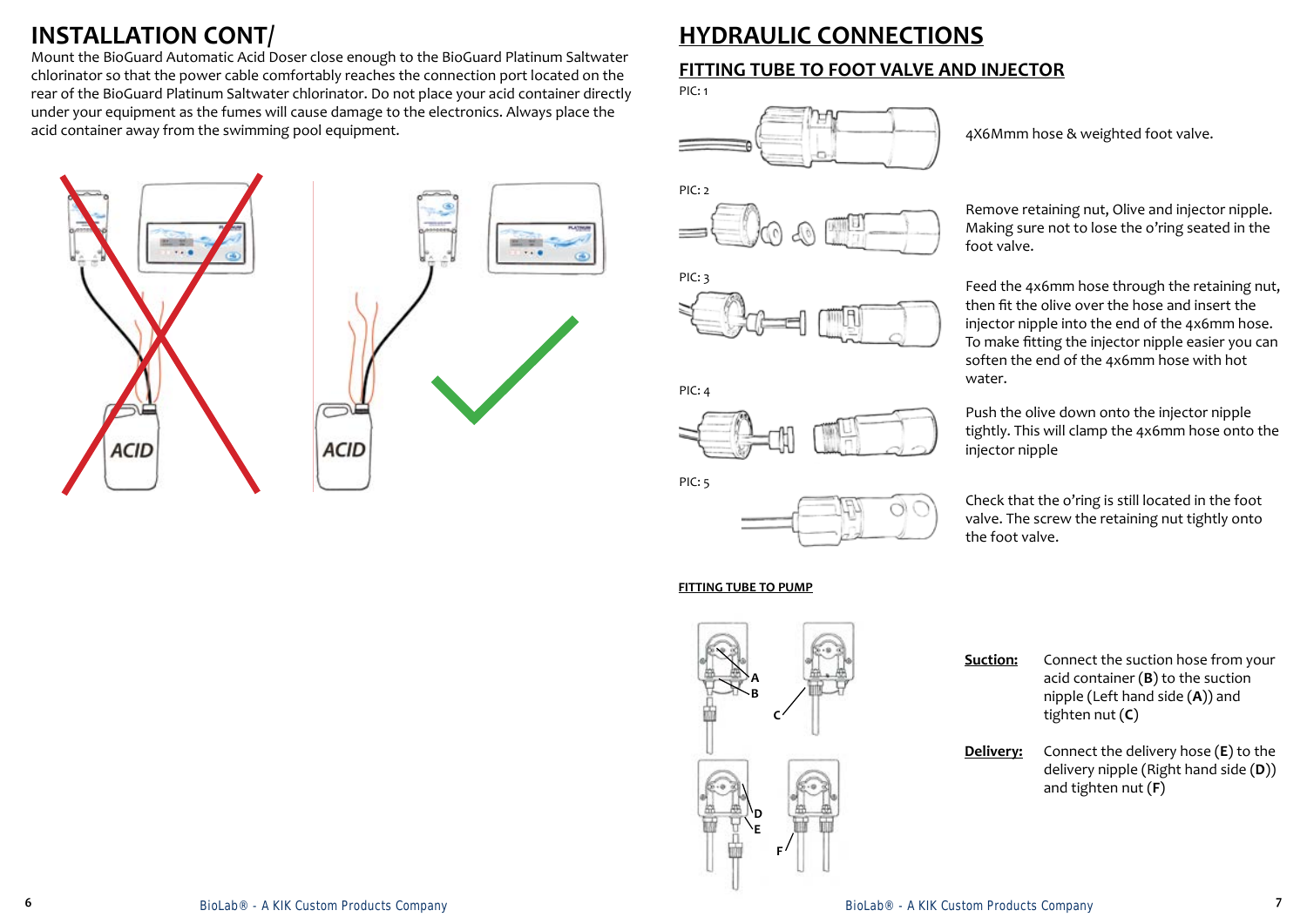# **STARTING UP**

Before starting up your BioGuard Acid Doser, we recommend that the pool water be balanced by a BioGuard approved retailer. Keep in mind that the BioGuard Automatic Acid Doser is not a set and forget system. It will not take into account any external variations to your pool water. The BioGuard Automatic Acid Doser only compensates for the chlorine being produced buy your BioGuard Platinum saltwater chlorinator. You may still need to manually adjust the pH on a monthly basis.

Recommended chemical ranges (depending on pool location and pool surface) are: CHLORINE: 1 - 3ppm pH 7.2 - 7.8 STABILISER: 30 - 50 mg/L TOTAL ALKALINITY: 80 - 150 mg/L CALCIUM HARDNESS: 90 - 300 mg/L

> From the front screen press the 'Menu' button until you reach the ACID menu. Then press the 'Enter' button.

Front screen

First menu item is the 'ACID VALUE'. This determines the quantity of acid being pumped and will be preset from the factory. Over a period of a few months you may need to adjust this value manually 'UP' or 'DOWN' to suit your pool. Only ever adjust this value a maximum of 5 in either direction and any time. After any adjustments have been made wait for a period of at least two weeks before testing the water again. When this value has been set press the 'Enter' button to move onto the next Acid menu item or press the 'Menu' button repeatedly to return to the front screen.

# **STARTING UP Cont/**

The ACID menu has three (3) settings. 1. ACID VALUE 2. ACID DILUTION 3. ACID PRIME



ACID VALUE



To activate the 'ACID PRIME' feature press the 'UP' arrow once. The acid pump will run for 10 secs, counting down on the screen. From start up you may need to activate the prime feature up to 20 times.

Third menu item is 'ACID PRIME'. This feature is used to prime the tube on start up of the system or when you have let the acid container runout and the tubes are empty. The 'ACID PRIME' feature will only work when the chlorinator is turned on and chlorine is being produced. If the chlorinator is on but no triangles are showing the prime feature will not work.

#### Second menu item is 'ACID DILUTION'. There are three (3)

options.

#### **\*0%\*** - Neat acid purchased from your BioGuard Autherised

Retailer

**\*33%\*** - Reducing the strength of your acid by diluting it with two (2) parts water to one (1) part acid.

**\*50%\*** - Reducing the strength of your acid by diluting it with one (1) part water to one (1) part acid.

#### **NOTE: Alway remember to add acid to water NOT water to**

**acid**

#### ACID DILUTION



#### ACID PRIME